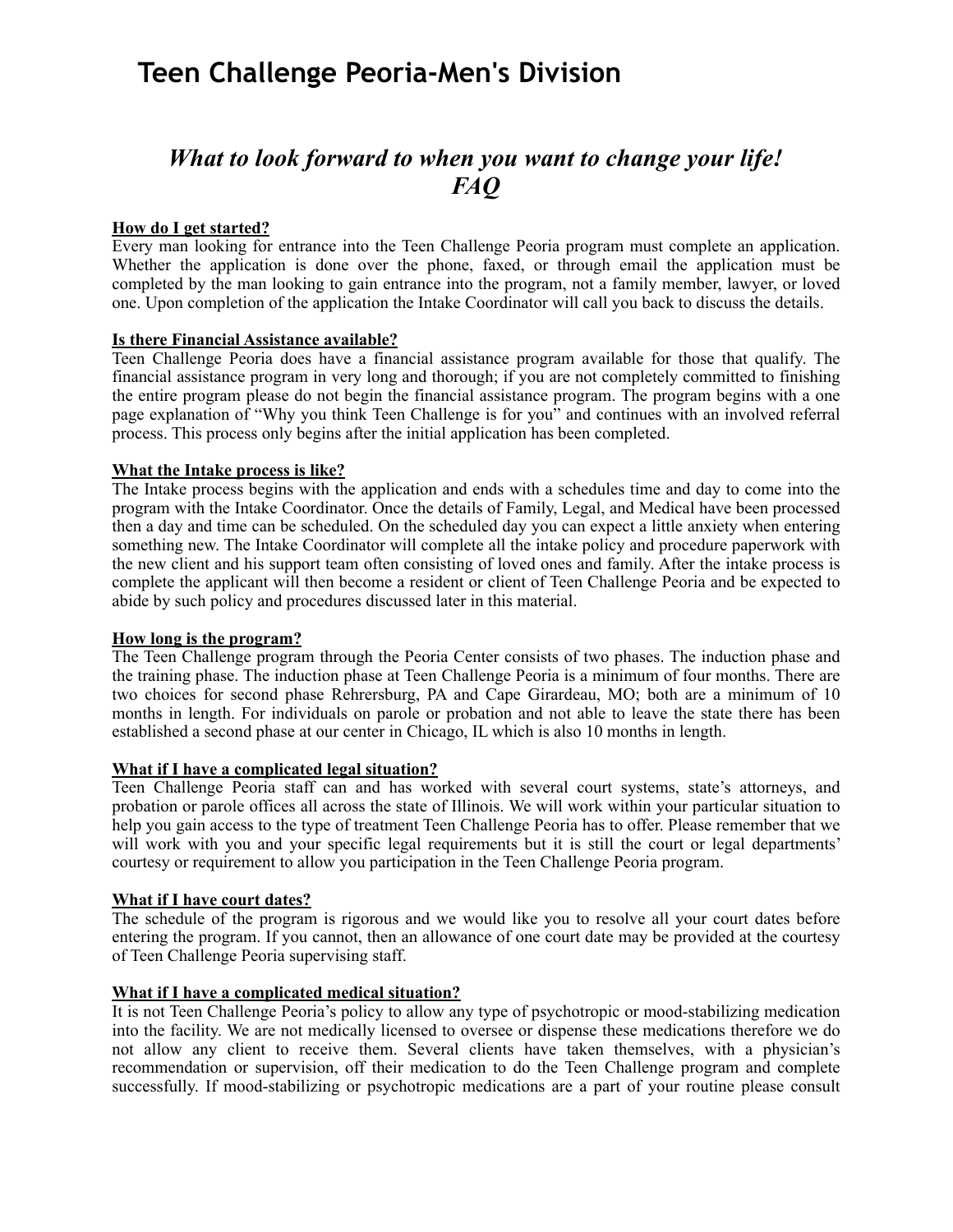your prescriber before taking yourself off of them. Other medications such as cholesterol or blood pressure medications can be allowed and dispensed.

#### **What about transportation?**

When you are entering the program it is your responsibility to find transportation to the facility. However, if you are coming in from out of town we do pick-ups at the airport and bus station. If there are any appointments or court dates while you are in the program there are two options: #1 You can submit a request for someone from your approved Contact List to transport you in and from the appointment or #2 Teen Challenge Peoria staff may transport you upon payment of a mandatory transportation fee based on time and mileage.

### **What about my family and loved ones?**

For the first four months Teen Challenge Peoria has a schedule set up so our residents can interact with their loved ones on a regular basis through mail, phone calls and visits. During the intake process a contact list is drawn up consisting of immediate family only (mother, father, brother, sister, grandmother, grandfather, and one pastor for support). It is Teen Challenge Peoria policy for there not to be any contact between the residents and those individuals considered to be girlfriends, ex-wives, and/or fiancées; only wives with the presentation of a valid marriage certificate. Letters can be written to anyone on the approved Contact List anytime. After the first 14 days our residents can make receive and make phone calls Saturday between 1pm and 5pm and Sunday between 1pm and 5pm, respectively with anyone on the approved Contact List. Also after the first 30 days our residents can receive visits on Saturday between 1pm and 5pm with anyone on the approved Contact List.

#### **What should I bring with me when I enter the program?**

Please limit the amount of clothing you bring. Bring enough dress clothes (including a black belt and one pair of black dress pants) and work clothes for about eight days and one pair of black dress shoes, gym shoes, and shower shoes. Your family will be able to send you care packages if you run out of hygiene products so you should at least bring enough for about 4-6 weeks. The most important things to bring will be a photo ID and your bible. If you do not have a bible the program can provide one for you. You must have a photo ID to enter the Teen Challenge Peoria program.

#### **What should I not bring with me to the program?**

Please do not bring any weapons, outside reading material, jewelry (only a watch and wedding ring are allowed). Also, T-shirts with skulls, worldly music logos, and drug references are not allowed. Please leave ALL electronic devices and financial materials (i.e. checkbook, debit cards, ATM cards, bank account information, stock or mutual fund information, etc.) in a secure place as it is not allowed in the program.

### **What if I decide to leave before I complete the program?**

In the unfortunate event that a client would terminate his treatment early it has been Teen Challenge Peoria policy to bring all local clients (home address within 50 miles) to the local mission. If an out-oftown client decides to terminate his treatment early he can be brought to the local bus station or airport. Teen Challenge Peoria does not purchase bus or plane tickets for clients that leave treatment before completion. It is not Teen Challenge policy to release any personal account monies to a student that terminates his treatment early. The balance of a student's personal account is sent to the address on his application in as a money order.

*For any questions not covered in this material please email [tci@teenchallengepeoria.org](mailto:tci@teenchallengepeoria.org) or call 309.673.3716*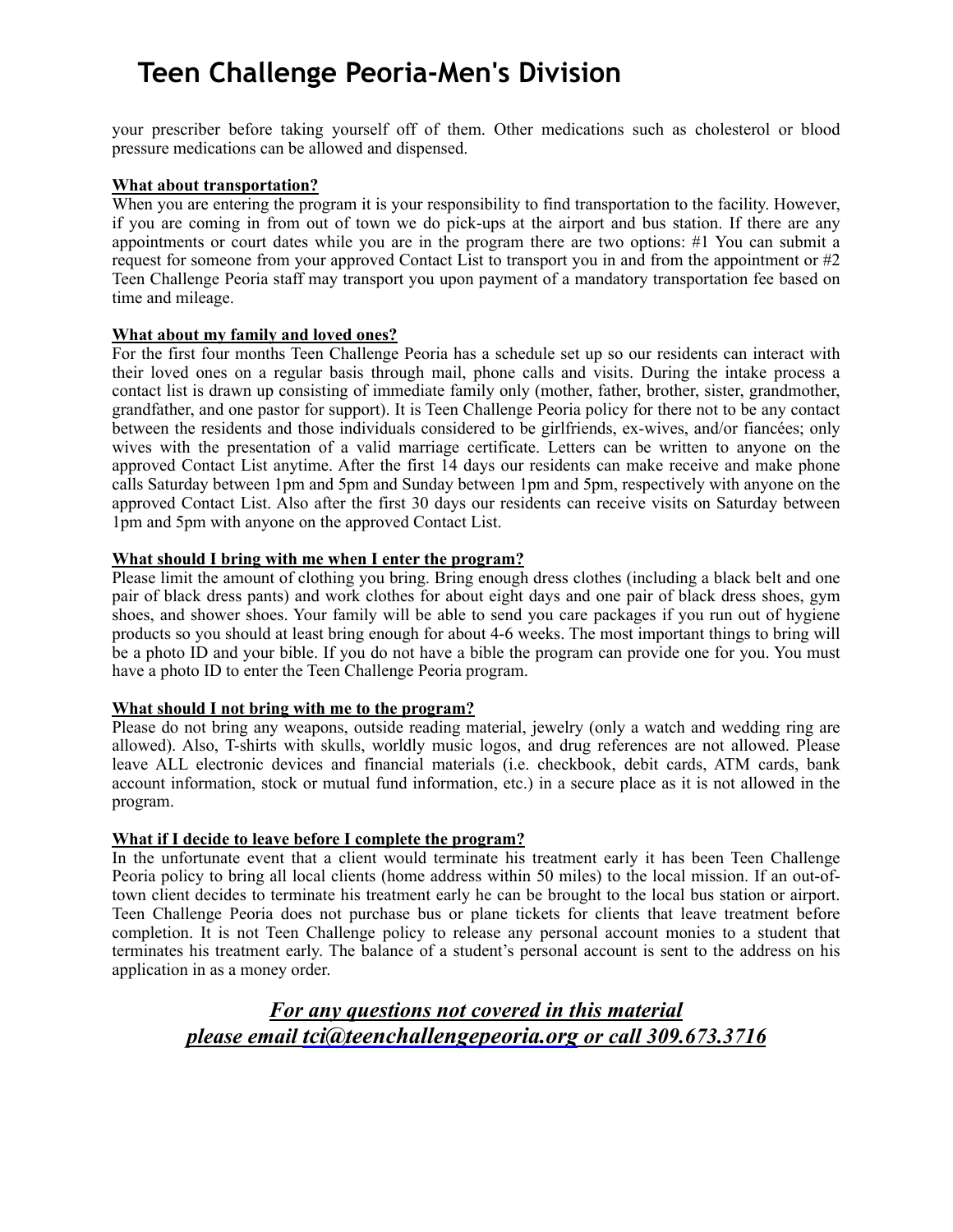| <b>TIME</b>  | MONDAY               | <b>TUESDAY</b>          | WEDNESDAY               | <b>THURSDAY</b>   | FRIDAY                        | SATURDAY                                                       | <b>SUNDAY</b>                                           |
|--------------|----------------------|-------------------------|-------------------------|-------------------|-------------------------------|----------------------------------------------------------------|---------------------------------------------------------|
| 5:30 AM      | WAKEUP               | WAKEUP                  | WAKEUP                  | WAKEUP            | WAKEUP                        |                                                                |                                                         |
| 5:55 AM      | BREAKFAST            | BREAKFAST               | BREAKFAST               | BREAKFAST         | BREAKFAST                     |                                                                |                                                         |
|              |                      |                         |                         |                   |                               |                                                                |                                                         |
| 6:25 AM      | PPS DEPARTURE        | PPS DEPARTURE           | PPS DEPARTURE           | PPS DEPARTURE     | PPS DEPARTURE                 |                                                                |                                                         |
| 6:30 AM      | HOUSE CHORES         | HOUSE CHORES            | HOUSE CHORES            | HOUSE CHORES      | HOUSE CHORES                  |                                                                |                                                         |
| 7:15 AM      | DEVOTIONS            | DEVOTIONS               | DEVOTIONS               | DEVOTIONS         | DEVOTIONS                     |                                                                |                                                         |
| 8:15 AM      | PRAYER               | PRAYER                  | PRAYER                  | PRAYER            | PRAYER                        | 8:30 am BREAKFAST                                              | 8:30 am BREAKFAST                                       |
| 8:45 AM      | WORSHIP              | WORSHIP                 | WORSHIP                 | WORSHIP           | WORSHIP                       | 9:00-10:45 am HOUSE<br>GI<br>11:00 am-12:00 pm<br>CHAPEL       | PEORIA MEN'S CENTER<br>CHOIR OUTING / CHURCH<br>SERVICE |
| 9:00 AM      | CHAPEL               | CHAPEL                  | CHAPEL                  | CHAPEL            | CHAPEL                        |                                                                |                                                         |
| 9:45 AM      | BREAK                | BREAK                   | BREAK                   | BREAK             | BREAK                         |                                                                |                                                         |
| 10:00 AM     | WORK DETAIL          | WORK DETAIL             | WORK DETAIL             | WORK DETAIL       | WORK DETAIL                   |                                                                |                                                         |
| 11:45 AM     | BREAK                | BREAK                   | BREAK                   | BREAK             | BREAK                         |                                                                |                                                         |
| 12:00 PM     | LUNCH                | LUNCH                   | LUNCH                   | LUNCH             | LUNCH                         | LUNCH                                                          | SNACKS/LUNCH                                            |
| 1:15 PM      | PRAYER               | PRAYER                  | PRAYER                  | PRAYER            | PRAYER                        | 1:00 - 5:00 PEORIA<br>CENTER FAMILY VISITS<br>AND/OR FREE TIME | FREE TIME                                               |
| 1:45 PM      | BREAK                | BREAK                   | BREAK                   | BREAK             | BREAK                         |                                                                |                                                         |
| 2:00 PM      | STUDY HALL           | STUDY HALL              | STUDY HALL              | STUDY HALL        | <b>STUDY HALL</b>             |                                                                |                                                         |
| 3:00-3:10 PM | BREAK                | BREAK                   | BREAK                   | BREAK             | BREAK                         |                                                                |                                                         |
| 3:10-4:00 PM | STUDY HALL           | STUDY HALL              | STUDY HALL              | STUDY HALL        | STUDY HALL                    |                                                                |                                                         |
| 4:00 PM      | PPS RETURN           | PPS RETURN              | PPS RETURN              | PPS RETURN        | PPS RETURN                    |                                                                |                                                         |
|              |                      |                         |                         |                   |                               |                                                                |                                                         |
| 4:45 PM      | INTERCESSION         | <b>DINNER</b>           | <b>DINNER</b>           | INTERCESSION      | INTERCESSION                  |                                                                |                                                         |
| 5:15 PM      | <b>DINNER</b>        |                         |                         | <b>DINNER</b>     | DINNER                        | DINNER                                                         | <b>DINNER</b>                                           |
| 6:00 PM      | FREE TIME            | CLASS                   | MID-WEEK SERVICE        | CLASS             | FREE TIME<br>STUDY HALL/CHOIR | FREE TIME                                                      | CLASS OR EVENING<br>CHAPEL SERVICE                      |
| 6:30 PM      |                      |                         |                         |                   |                               |                                                                |                                                         |
| 7:00 PM      | <b>GROUP THERAPY</b> | RECREATION              |                         | RECREATION        |                               | DEVOTIONS                                                      | FREE TIME                                               |
| 7:30 PM      |                      |                         |                         |                   |                               | FREE TIME                                                      |                                                         |
| 8:00 PM      | FREE TIME            |                         | DISCIPLINE              | FREE TIME / CHOIR |                               |                                                                |                                                         |
| 9:00 PM      | 1ST FLOOR CLOSED     | <b>1ST FLOOR CLOSED</b> | <b>1ST FLOOR CLOSED</b> | 1ST FLOOR CLOSED  | FREE TIME                     | FREE TIME / CHOIR                                              | <b>1ST FLOOR CLOSED</b>                                 |
|              | LIGHTS OUT           | LIGHTS OUT              | LIGHTS OUT              | LIGHTS OUT        |                               |                                                                | LIGHTS OUT                                              |
| 10:00 PM     |                      |                         |                         |                   |                               | 1ST FLOOR CLOSED<br>LIGHTS OUT                                 |                                                         |
| 10:30 PM     |                      |                         |                         |                   | 1ST FLOOR CLOSED              |                                                                |                                                         |
| 11:00 PM     |                      |                         |                         |                   | LIGHTS OUT                    |                                                                |                                                         |
|              |                      |                         |                         |                   |                               |                                                                |                                                         |
|              |                      |                         |                         |                   |                               |                                                                |                                                         |
|              |                      |                         |                         |                   |                               |                                                                |                                                         |
|              |                      |                         |                         |                   |                               |                                                                |                                                         |
|              |                      |                         |                         |                   |                               |                                                                |                                                         |
|              |                      |                         |                         |                   |                               |                                                                |                                                         |
|              |                      |                         |                         |                   |                               |                                                                |                                                         |
|              |                      |                         |                         |                   |                               |                                                                |                                                         |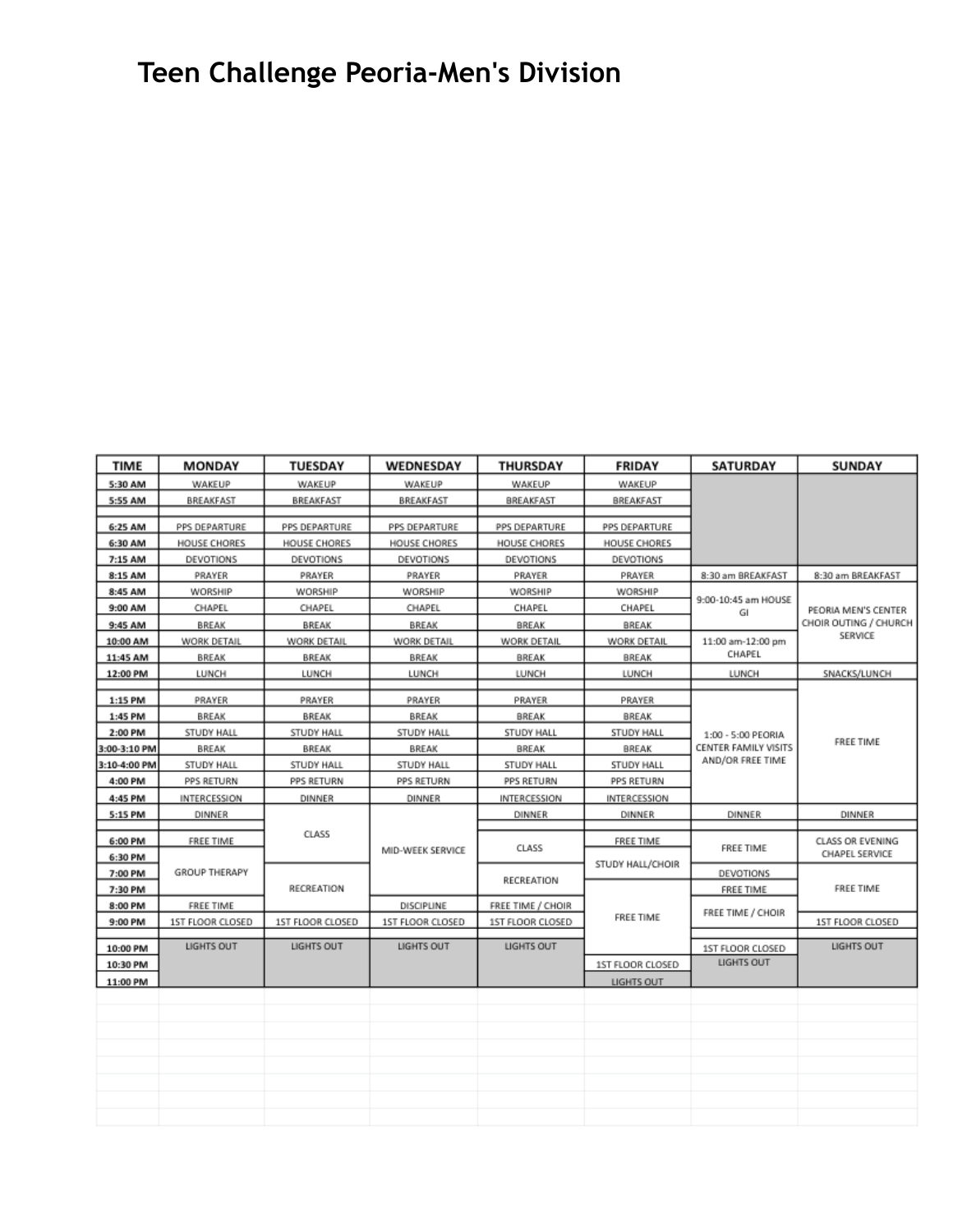# Student Agreement

## **While participating in the program:**

## **A. I agree...**

*\* Violation of the following agreements denoted with an asterisk below may result in immediate dismissal.* 

- 1. It is the policy of Teen Challenge Peoria not to release any personal or account money to any student/resident that terminates their treatment relationship with Teen Challenge Peoria before their date of induction completion. Any account moneys will be mailed to the mailing address on the intake application or the emergency contact address in the form of a money order.
- 2. Not to damage walls, vehicles, tools, chairs, etc. Intentional damage may result in immediate dismissal from the program. \* (Students will be responsible for repayment of damage to TC property.)
- 3. Not to possess any weapons, lighters, or matches. \*
- 4. Not to leave the group when on work details, at church, at recreation, at the doctor, dentist, court, or at any other outing. I understand that, if I leave the group I have left the program. \*
- 5. I understand that a violation of these agreements or my refusal to complete a discipline will result in my dismissal from the program, even if I am mandated to the program or on probation. \*
- **6. To willfully strike a staff, alumni, intern, or a fellow student with intent to inflict bodily injury will be cause for immediate dismissal. \***
- 7. Any student who walks off the job site is automatically dismissed for the program – no exceptions. \*
- 8. Not to horseplay, wrestle, shadow box, or fight. \*
- **9. If you are caught bringing into the building, or it is brought to the staff's attention that you brought into the building (and items are confiscated) or it is found on you personally any drugs (of any kind) or alcohol, it is an automatic dismissal from the program and you are not allowed to reapply for 30 days. \***
- 10.If you are caught bringing into the building, or it is brought to the staff's attention that you brought into the building (and items are confiscated) or it is found on you personally any tobacco products (anything having to do with tobacco), you will be given an extra 30 days.(**POSSIBLE DISCHARGE**)\*
- 11.Not to use drugs, alcohol, inhalants, or tobacco. \*
- 12.Not to touch, answer, or use any of the phones without specific staff permission. \*
- 13.Not to wear gang colors, make gang signs, or represent gangs in any way. \*
- 14.Not to use racial terms, nor make fun of different ethnic or racial groups. \*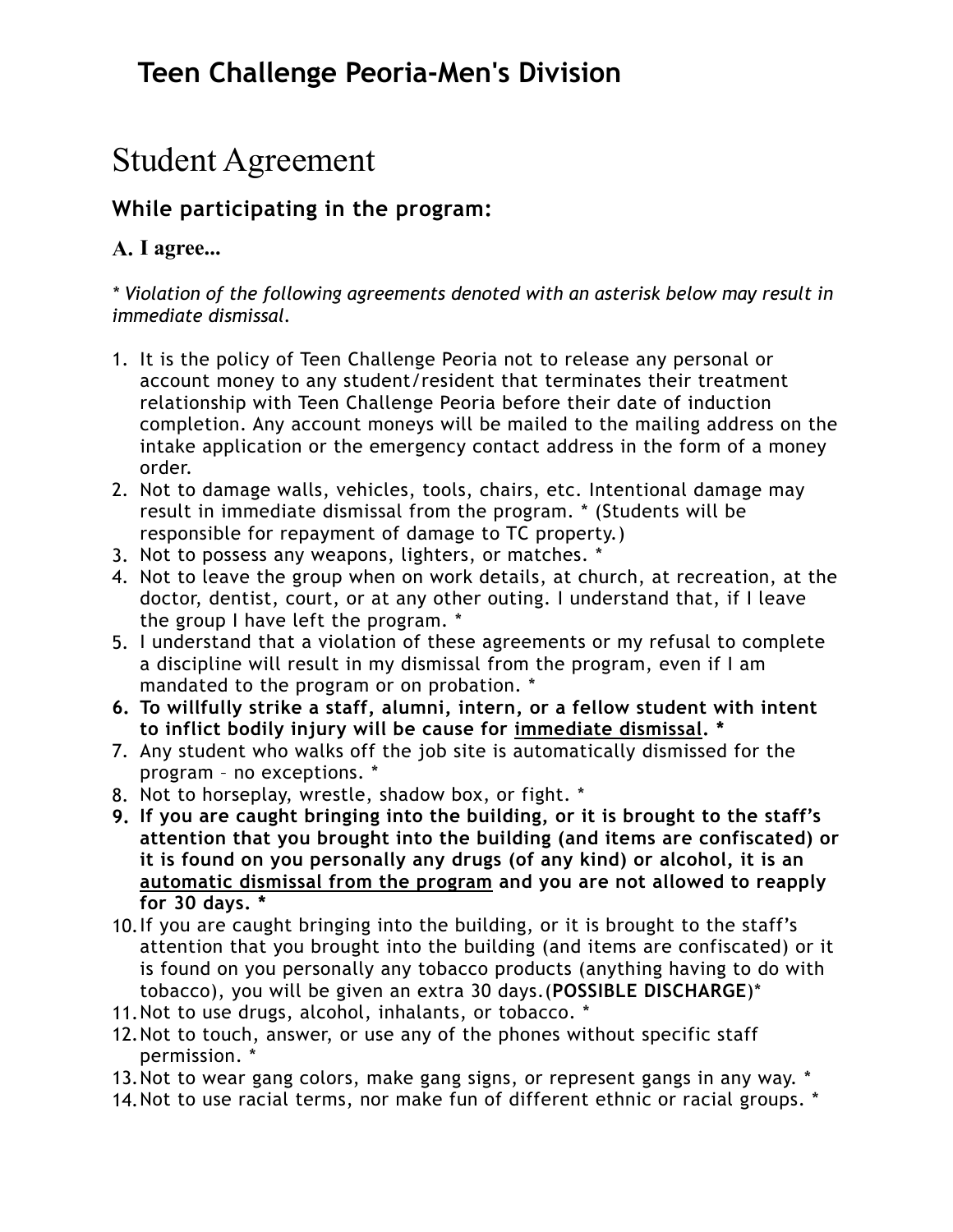- 15.To complete the entire 14 month program. \*
- 16.Not to take anything from anyone that does not belong to me (stealing). \*
- 17. Not to personally receive any unemployment compensation benefits while in the program. \*

### **B. General House Behavior**

- 1. To forfeit any belongings that I might leave behind if I leave the program and do not pick them up within 48 hours.
- 2. Not to touch or adjust thermostats, phones, fans, sound equipment, radios, televisions, or video equipment without staff permission will result in discipline.
- 3. No contact with girlfriends, ex-wives or fiancés during the induction phase of the program. (considered Intake Policy infraction and result in 30 day program extension)
- 4. Visitors may never give anything directly to a student. A violation of this rule will result in immediate termination of the visit and possible discipline.
- 5. To notify the staff of any court, probation, or parole problem etc.
- 6. To notify the staff immediately if I am sick, injured, or have any ongoing medical problems. This includes cuts, scrapes, twisted ankles, jammed fingers, fevers, night sweats, etc.
- 7. To stay in bed for the entire day if put on sick call by the staff.
- 8. To take my medication at the assigned times (must bring water). All nonprescriptions medicines need doctor's n note to exceed recommended dosage.
- 9. To allow prescribed medication to be dispensed by the staff.
- 10.To work diligently at all assignments, chores, and activities.
- 11.Not to bring or use any credit cards or any other card is financial or monetary value.
- 12.To pray during prayer time, using appropriate posture and in such a way as to not disturb others. Posture determined by staff.
- 13.To awaken at the proper time each day and not to return to bed until bedtime (w/ o Staff approval).
- 14.To go to bed at the appointed time, to be quiet during "quiet time" and not to leave my bed except to use the bathroom after lights out.
- 15.Not to sleep, talk, laugh, eat or drink during prayer, chapel, class, study hall, or church service (without Staff approval).
- 16.The Kitchen is off limits except with Staff approval or if there is an assigned task.
- 17.Not to purchase, read, or obtain any books, magazines, newspapers, flyers, brochures, literature (Christian or non-Christian) without prior staff approval.
- 18.Not to make any requests of off-duty staff members.
- 19.Not to go to students to find out what Teen Challenge policy is. I will live by the maxim, "When in doubt, check it out with staff".
- 20.To obey a staff member even if he denies my request and not to go to another staff member with the same request without the first staff member's permission.
- 21.Not to argue with a staff member, nor to talk back to him, but to always show proper respect for the staff member's position when talking with him.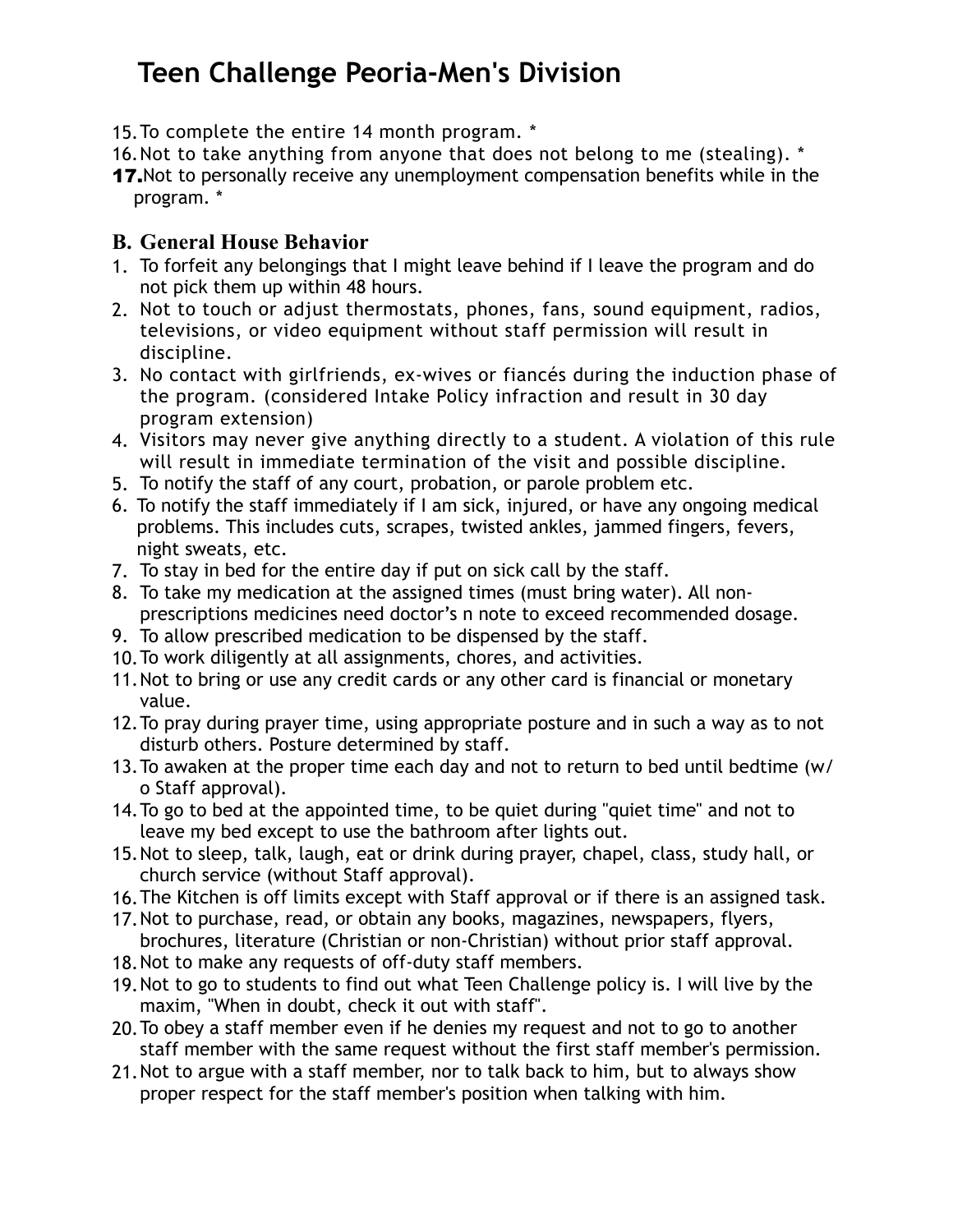- 22.To obey the instructions of any staff member.
- 23.Not to borrow anything from anyone without prior staff approval. This includes money, books, clothes, etc.
- 24.Not to roam the building or enter other dorms or rooms without proper permission.
- 25.To keep my room, closet or locker area, desk, nightstand etc. neat and clean at all times, and not to leave anything on top, around, or outside my locker or closet.
- 26.To conduct myself in a gentlemanly manner at all times.
- 27.Not to curse, use street language (slang), or a foreign language.
- 28.Not to talk about my past life or things that could cause others to stumble, such as sex, drugs, gangs, etc.
- 29.Not to sing, hum, whistle, rap, or play secular songs.
- 30.Not to call people names or use nicknames.
- 31.Not to argue or complain about anything to anyone. If I have problems, I will bring it to the staff.
- 32.Not to wear any type of hat while in the building.
- 33.Not to be involved in coarse jesting, crude jokes, or practical jokes.
- 34.Not to flirt or start new relationships with females while in the program.
- 35.Not to change my marital status (including getting engaged) while in the program.
- 36.Not to give my name or address or phone number to anyone except for personal mail from individuals on my contact list.
- 37.Not to get out of bed, disturb others, or take a shower before the "wake-up" call.
- 38.To be in the dining room within three minutes for roll call and devotions before each meal.
- 39.To be on time for all activities and to be in place for prayer, chapel, class, work details, studyhall, devotions and lights out.
- 40.To complete all class assignments, homework, and disciplines, and to hand them in on time.
- 41.To submit to any discipline given to me for the violation of these agreements.
- 42.To not "hang out" in office area near the bench, at the window nor the table near the door.
- 43.When on sick call you will be given broth for meals.
- 44.If you are sick on Friday you will be required to stay in your bed on Saturday.
- 45.No working out (as defined by Staff) in your rooms.

### **C. Kitchen/Dining Rules**

- 1) Not to enter the kitchen or pantry areas except to perform assigned tasks.
- 2) Not to take any food or drink out of the kitchen or pantry areas. No food or drink is to leave the kitchen or dining areas at any time.
- 3) Not to store food or candy in my clothes, room, or locker.
- 4) Not to take more food than I can eat, and to finish my meal completely.
- 5) Not to complain about the food, but to be grateful for having something to eat.
- 6) Not to make special requests of the cook, not to request extra portions or to complain to him about the food or portions.
- 7) Not to trade or share my food or drink without staff permission.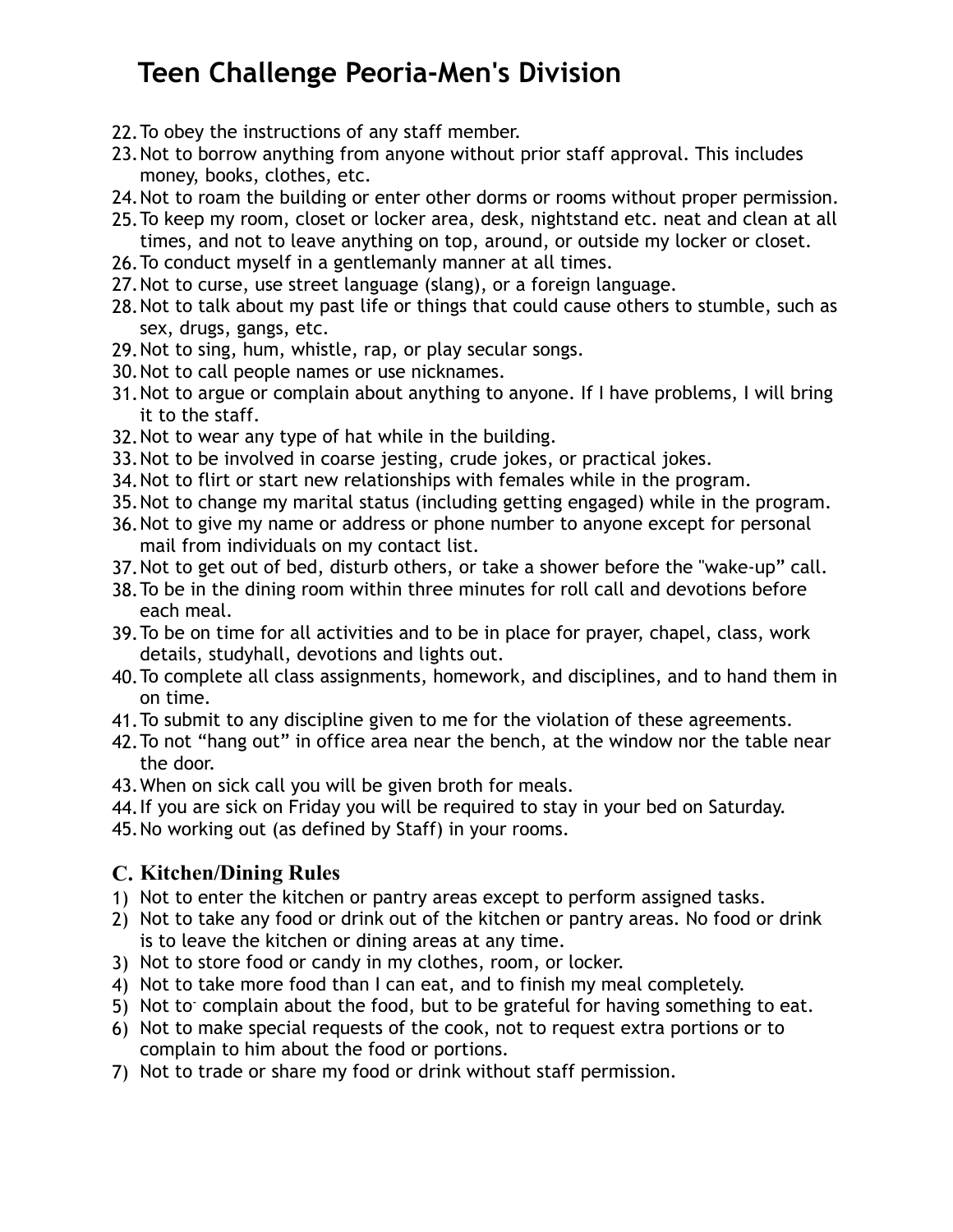## **D. Teen Challenge Vehicles**

- 1. Not to enter any Teen Challenge vehicle without staff permission.
- 2. To be careful and courteous while riding in a vehicle, and not to distract the driver.

## **E. Teen Challenge Property**

- 1. To be considerate of all Teen Challenge property.
- 2. All fans and lights must be turned off when leaving your room.
- 3. Not to lean back on chairs, put my feet on furniture or walls, write on walls, desks, library books, or textbooks.
- 4. If you are using your air conditioner all windows in your room must be closed.
- 5. To notify the staff of any breakage or damage of property immediately.
- 6. Not open or close blinds, windows, or exterior doors with out staff permission.
- 7. Not to unlock or open any doors, or admit anyone into the building without specific staff permission.
- 8. Not to use any Teen Challenge equipment without specific staff permission.

## **F. Personal Hygiene**

- 1. To arise from bed at the appointed time and proceed to shave, brush my teeth, make my bed, and clean up my area, all before breakfast.
- 2. To shower at least once a day, to use deodorant, and to be clean and fresh smelling all day.
- 3. To shave or use "magic shave" daily.
- 4. Not to wear a beard and to be clean-shaven at all times.
- 5. To keep my mustache trimmed to the bottom of the top lip:
- 6. To keep sideburns trimmed to the middle of the ear.
- 7. Not to wear a radical haircut or to request the barber to give a radical haircut. All haircuts must meet staff approval.

## **G. Church, Ministries & Other Outings**

- 1. To abide by all the agreements, even when I am away from the TC building: at church, work detail, fund raising, doctor office, court, field trips, etc.
- 2. To obey the instructions of the staff at all times.
- 3. To be prepared for church, chapel, and class by bringing the required materials such as Bible, books, pens, paper, etc., and to be appropriately dressed for choir outings.
- 4. To participate in church, chapel, class, and all activities to the best of my ability.
- 5. Not to sign any church registries or sign up for any catalogues, mailings, etc.
- 6. Not to take church literature (except bulletin) on church outings.
- 7. To use the bathroom before leaving for church or an activity and not to use the bathroom until returning home.
- 8. To sit with the group at all services, tours, trips, and activities.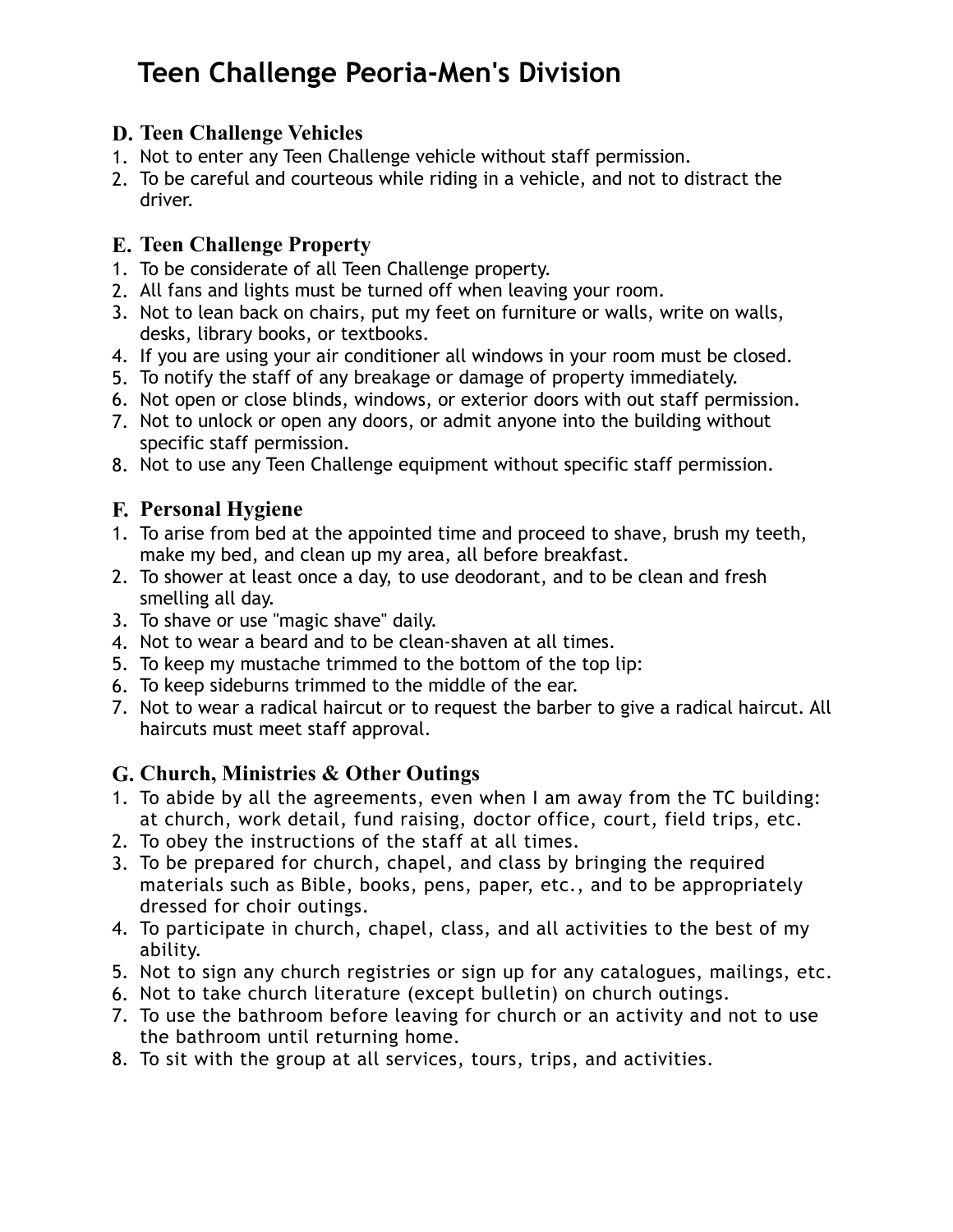## **H. Dress Code**

- 1. To wear socks and shoes at all times. No slippers or sandals will be allowed on the first floor (class, chapel, and lunchroom), at work details, or at church. No gym shoes for church.
- 2. To wear a belt at all times, unless the style of pants has no loops.
- 3. To be fully dressed at all times between breakfast and bedtime.
- 4. Not to wear any T-shirts, tank tops, or sleeveless shirts except during recreation or in-house work details (with staff permission).
- 5. No white tee shirts or dago tees to be worn as your primary shirt.
- 6. Not to wear any torn or ripped clothing.
- 7. To dress daily in a collared shirt, only top button open, jeans/pants, socks, and shoes.
- 8. To keep my shirt fully tucked in and waistband visible.
- 9. To always wear a shirt at work and recreation
- 10.To dress for church with a collared dress shirt, tie, sport coat, or suit or sweater, belt/suspenders, socks, dress shoes.
- 11.No pajama pants on First Floor.

## **I. Work Experience Program**

- 1. If a student is fired from a job, he will receive a minimum of 30 days "extra" in the program. A student is also subject to dismissal at the staff's discretion. A second offense is automatic dismissal from the program.
- 2. Any student who uses the telephone while off property will receive 30 days "extra" in the program for the first offense. A student is also subject to dismissal at the staff's discretion.
- 3. A student may only miss 3 days of work while in induction for being sick. The forth time a student misses work the student will receive 30 extra days in the program. The fifth time a student will be dismissed from Teen Challenge Peoria.

## **J. Dismissal from the Program**

I understand that if I am dismissed from the program or leave by own choice, I cannot return for at least 30 days, and that Teen Challenge is not obligated to take me back. I must reapply for the program and pay another full entry fee, deposit money for return transportation, and may have to get another physical exam.

### **Departures outside business hours may not have access to their secured funds until the next business day.**

# **K. Phone Calls**

- 1. A student must be a resident in the program a minimum of 15 days before his first telephone call.
- 2. Students may receive calls only from those individuals listed on their approved list. (2PTS)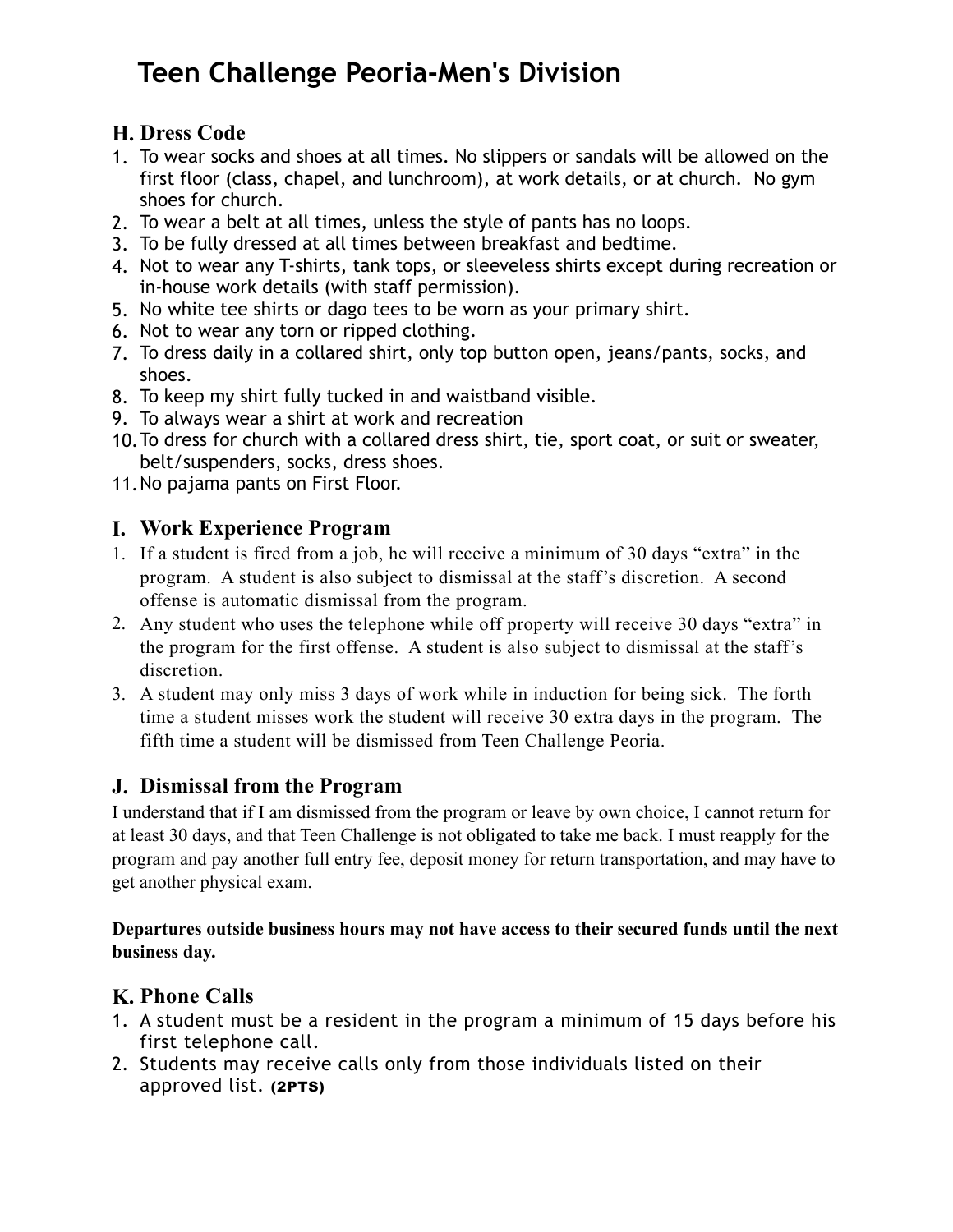- 3. The only females you may receive calls from are those you are related to and are on your approved list.
- 4. Students may receive only one ten-minute in-coming phone call on Saturday afternoons between 1:00 p.m. and 5:00 p.m. Student's can either receive or make one ten-minute out going call on Sunday afternoon after return from a church outing.
- 5. Students may not receive phone calls at any other time unless student's return late from a church outing then staff on duty will designate time.

## **L. Mail/Correspondence**

- 1. Students may receive mail any time after entering the program.
- 2. Students may receive mail only from approved individuals.
- 3. Only immediate family members, spouse, and pastors will be approved.
- 4. All mail will be opened in the presence of the staff and checked if necessary.
- 5. Any mail sent out of the facility without processing through official channels will result in discipline - discipline is subject to the staff's discretion.
- 6. Mail is subject to the staff's approval.
- 7. Mail is a privilege not a right.

## **M.Visitation**

- 1. Visiting hours are on Saturdays only, from 1:00 p.m. to 5:00 p.m.
- 2. Visits are allowed only after the student has completed 30 days in the program.
- 3. Only approved individuals may visit.
- 4. Visitors must dress modestly or the visit may be refused.
- 5. Students are to be dressed appropriately with collared shirt tucked in, socks and a belt. Nice blue jeans and nice tennis shoes are acceptable attire.
- 6. All visitors must check in, with the staff, read and sign a copy of the visiting rules before a visit will be permitted.
- 7. Visitors must remain on the first floor and may not roam the building.
- 8. Visitors are never to encourage a student to leave the program prematurely. A student's success in overcoming his addiction is directly related to his willingness to complete the entire 12-month program.
- 9. Visitors who encourage the students to break Teen Challenge rules will lose their privilege to visit.
- 10.There is to be **NO CELL PHONE USE** during visitations. Visitors must leave cell phones in their cars.
- 11.No tours of the building during visitation hours.

# **N. Gifts**

- 1. Visitors should never feel compelled to bring gifts for the students.
- 2. Gifts must be presented to the student in the office in the presence of the staff.
- 3. Students may not personally receive gifts of food, drink, snacks, or candy.